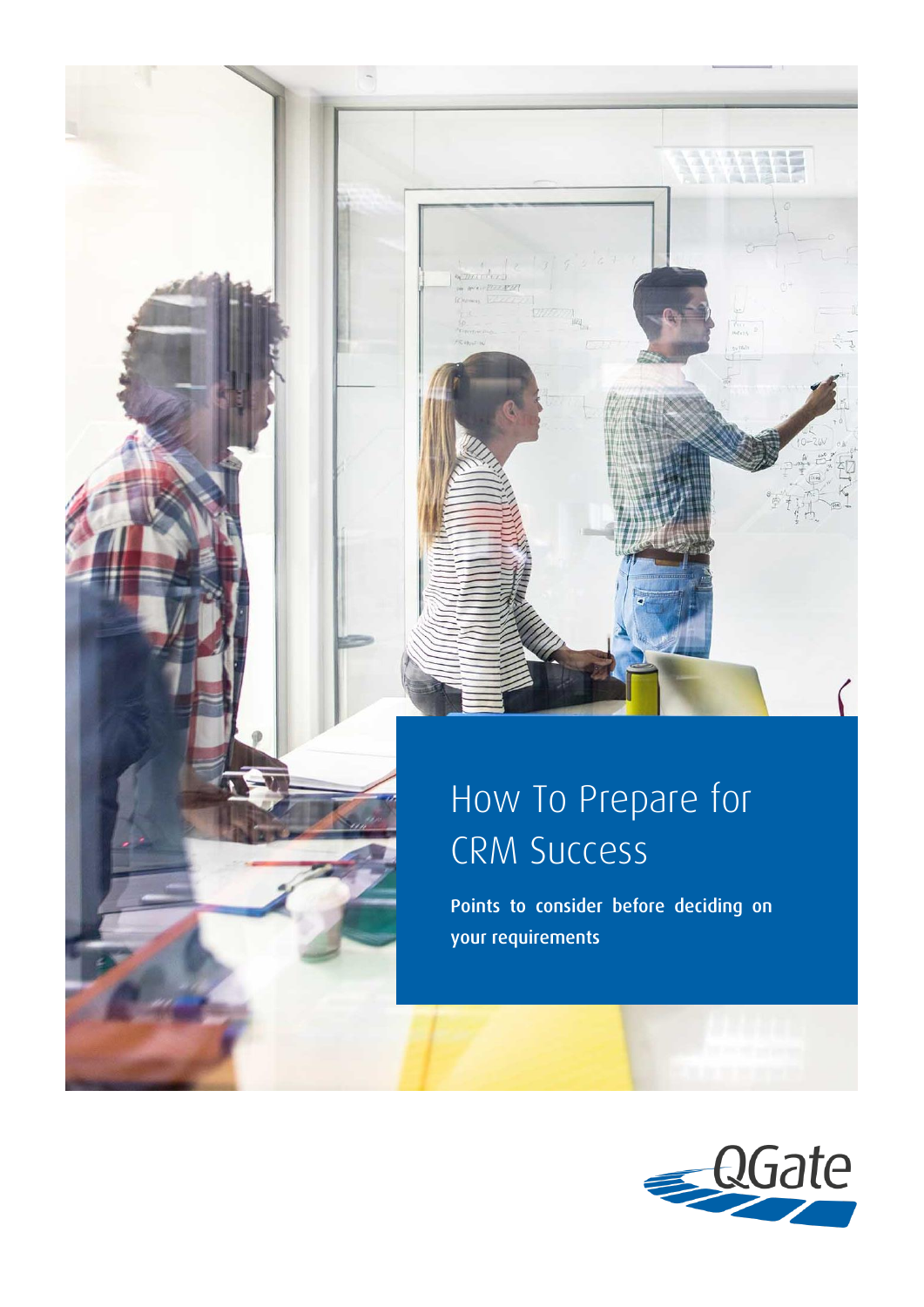# Pre-Planning Your CRM

You have decided to implement or reimplement a CRM solution. But what do you need to consider? How do you start? How can you avoid common pitfalls?

The history of CRM implementations is unfortunately littered with unsuccessful implementations. But QGate can help avoid this, and it all starts with preparation.

This whitepaper was created to help and guide you through the steps required to prepare for a [successful new CRM system.](https://www.qgate.co.uk/blog/what-is-the-qgate-crm-success-program/)

Setting goals, sharpening aims, and defining SMART objectives is as important when implementing CRM as it is with any new project.



You need to consider what a successful implementation looks like to YOUR business. Break down your desire for CRM by asking yourself these questions:

WHY do we need a CRM?

What do we expect to see as **BENEFITS**?

WHO needs to access it?

What does "GOOD" look like?

What should the ROI be?

What is the **MINIMUM** benefit we expect to gain in the first instance?

These and similar questions will help you qualify that you are planning a worthwhile project. You will establish criteria that confirms the most important needs with quantifiable objectives, and you can use this to confirm success at the end of the project.

With these objectives defined, you can move on to the next important step: documenting your processes.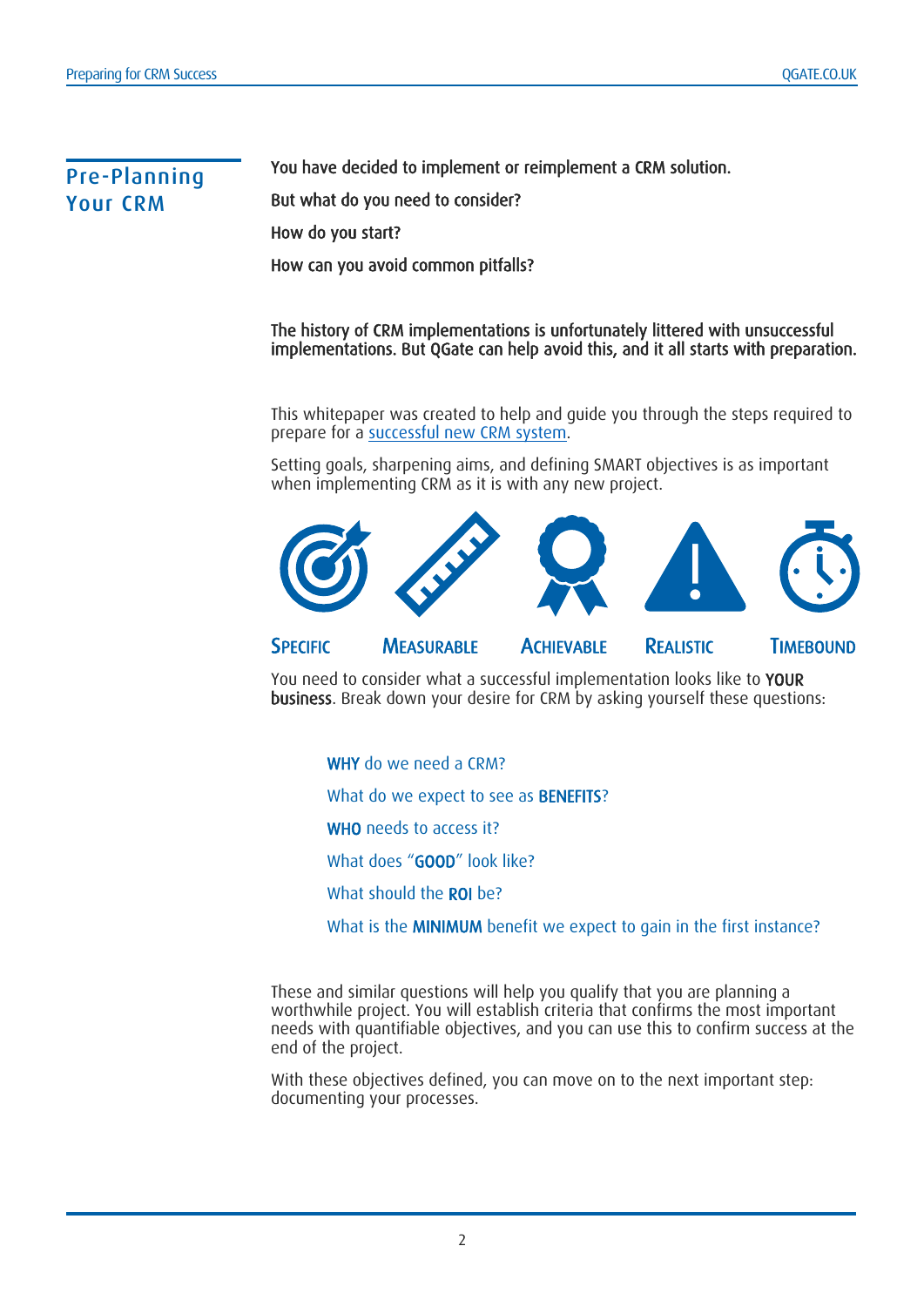**Part 1: Processes** Consider that you are moving to a new house instead of a new system. They say the top 3 considerations are Location, Location, Location.

#### With CRM, it's Processes, Processes, Processes.

A struggle of being a fast-moving business is that it's easy to lose track of how you are currently operating. In our 20 years of modelling business processes into CRM, we have found that putting a diverse group of employees into a room and asking them how their business operates will get you a surplus of conflicting answers. Each indiocarina of time juba vidual and department have their own perspective.

How can you define a set of requirements for a system if it is not clear to everyone how the business operates?

Or, more accurately, should operate.

There's a simple solution.

Look at the processes you want to implement before looking at a solution. The root cause of many CRM implementation "failures" is a lack of understanding of the business processes. Many systems are faithfully implemented to a set of requirements but without any due diligence on the underlying business processes. Many organisations do not have these defined and the implementation team do not question this.

Where do you start? There are Six key points to consider when looking at your processes:

- 1. Review the processes with representatives from across the business even if on the face of it a process may not affect their team
- 2. Start with the end in mind define the objective of each process then work towards it
- 3. Look to the future, not the past how do you WANT to run your processes going forward?
- 4. Think digital! Will users access information from their hand-held devices, or a portal? Could changes here improve your user or customer journey?
- 5. Continually challenge along the way use the "why?" question a lot!
- 6. Use an external facilitator

This last point is critical and will help get the others right. We are not talking a business processing re-engineering consultant necessarily, but someone with a reasonable business understanding (NOT technical) who can:

- · Ask naive, even seemingly "stupid" questions
- · Offer up left field ideas
- · Help you understand how the process affects others in the organisation
- · Not influenced by loyalties, in house politics, historic culture, etc.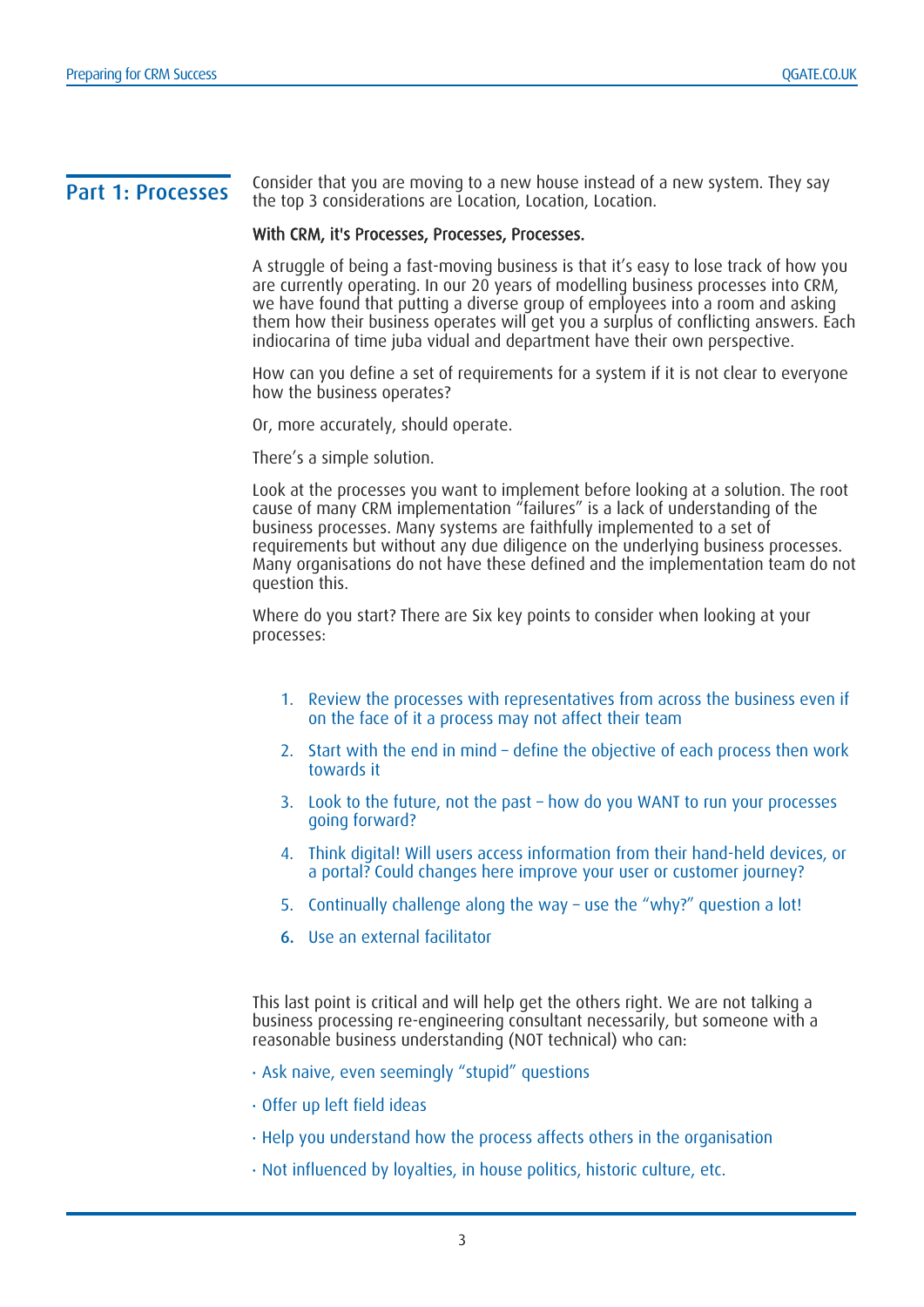At QGate, we have these capabilities and advantages. We are detached enough to ask what an employee may deem too silly a question for them to ask. The results of this can often be very constructive for everyone. Employees are empowered to offer and discuss their own (correct or incorrect) assumptions.

Suggesting left field options can also be very helpful. These come about because the external person is not constrained by the "norm" of the existing thinking. An external facilitator of the right background should be able to add value by sharing and offering up ideas and input based on their own experience.

Using an external resource to facilitate your business process review is a highly recommended and worthwhile investment in your business.

Document your findings in visual form: this is easier to understand than longwinded text. Flow charts or swim lane diagrams are a much better option and support a "what if" check and balance approach, i.e. you can look through the flow and identify the impact of any breaks.

Once you have a process flow defined, draw a line through it at various points and ask, what happens if it breaks here?

The final step: share all the great work you've done across the business. Don't hide it. Keep the processes up to date and they'll make a great resource to train new starters or help identify further improvement.

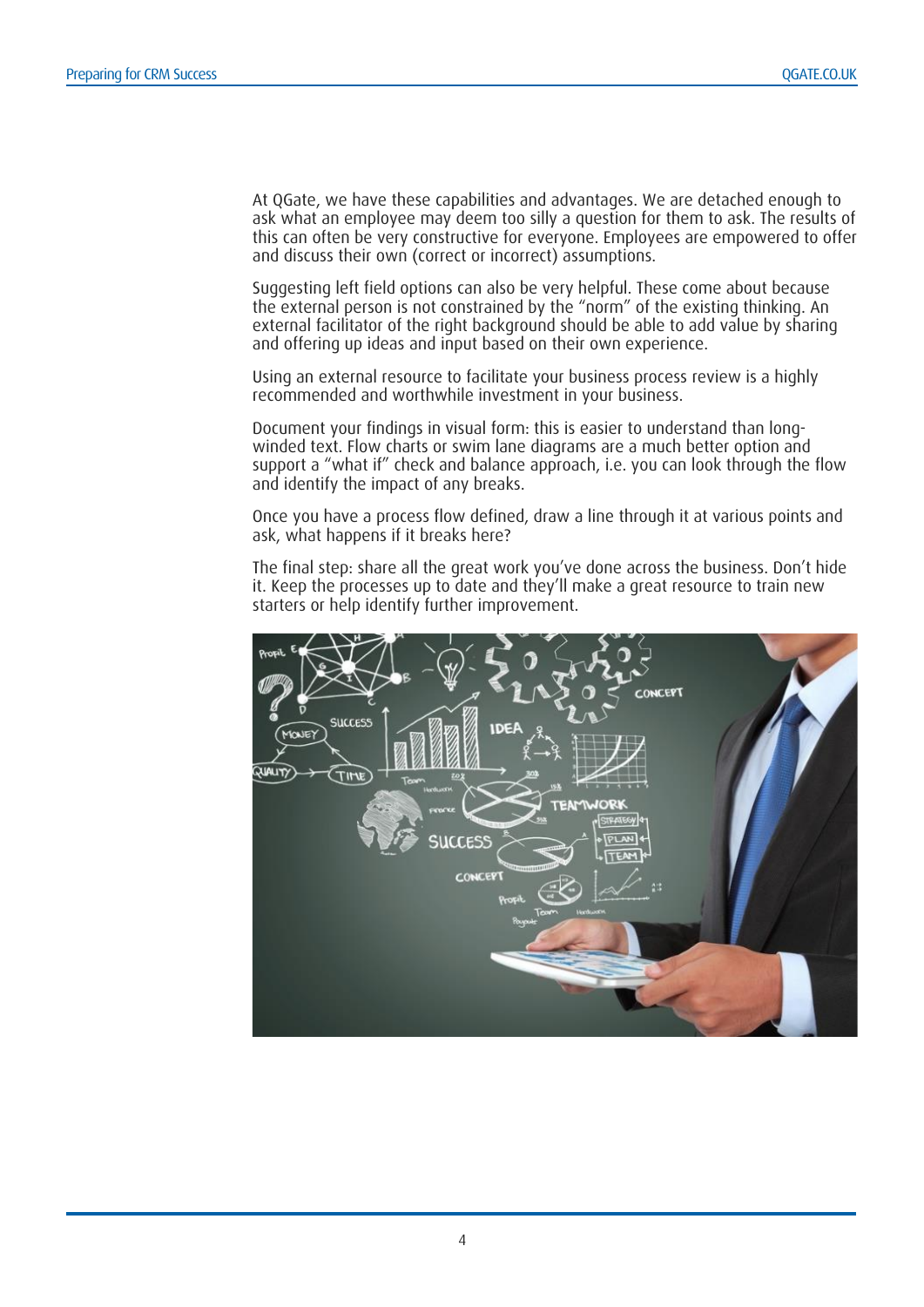#### QGATE.CO.UK

Getting good data into CRM is often the most expensive element of any initial implementation. There are Five primary things to consider reducing the risk of data failure:

✓ What's your Data Governance policy?

Not only from a GDPR compliance perspective.

✓ Where's the data coming from?

What are the data sources, and which should be deemed as the primary/master source?

✓ Will there be a one-off data migration, or an ongoing feed?

If so what are the considerations for ongoing integration?

How old is the data?

5

If it has not been touched for a long time, what value does it have now or in the near future?

Are there any data security considerations?

Should everyone be able to see, update, add everything/anything?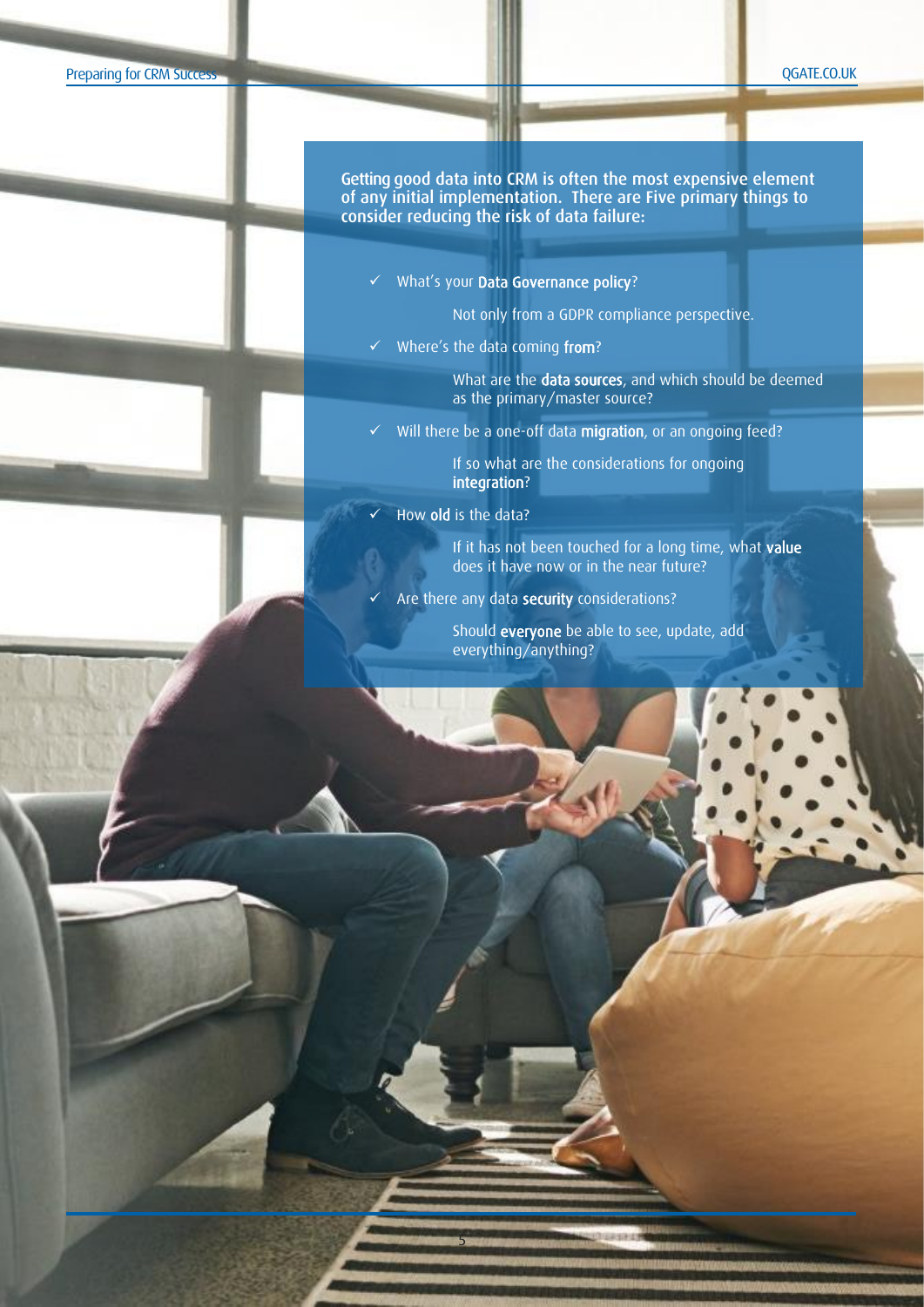#### Part 2: Data The lifeblood of a CRM system. If you do not have good data, your CRM system is in big trouble from the start.

The work required to move data from one place to another is generally significantly underestimated. What looks like a simple row in a spreadsheet may have to be split into any number of tables within a CRM system.

For example, a row in a spreadsheet that holds:

| Company<br><b>Name</b> | <b>Contact</b><br>Name <sup>1</sup> | <b>Address</b> | Phone<br><b>Number</b> | 'Email | Last<br><b>Contact</b><br>Date |
|------------------------|-------------------------------------|----------------|------------------------|--------|--------------------------------|
|------------------------|-------------------------------------|----------------|------------------------|--------|--------------------------------|

Would mean populating the:

### Account/Company

### Contact/Person,

and Activity tables, at the least.

Things get even trickier when a lot of information is held in one column, i.e. in the spreadsheet.

| Contact<br>Name                        |
|----------------------------------------|
| Mr John<br>Alexander<br>Doe BA<br>Hons |

This detail needs to be split into different columns so that it can be imported into the separate CRM fields:

| <b>TITLE</b> | <b>FIRSTNAME</b> | <b>MIDDLENAME</b> | LASTNAME | <b>SUFFIX</b> |
|--------------|------------------|-------------------|----------|---------------|
| Mr           | Iohn             | Alexander         | Doe      | BA Hons       |

This issue also often applies to a contact or account address that's been put into a single column within a spreadsheet. To sufficiently search data based on, for example, postal code, the address must be split up into separate fields.

Another challenge is the consistency of data. How many ways can a spreadsheet hold the name of a country?

USA, United States, US of A, United States of America, U.S.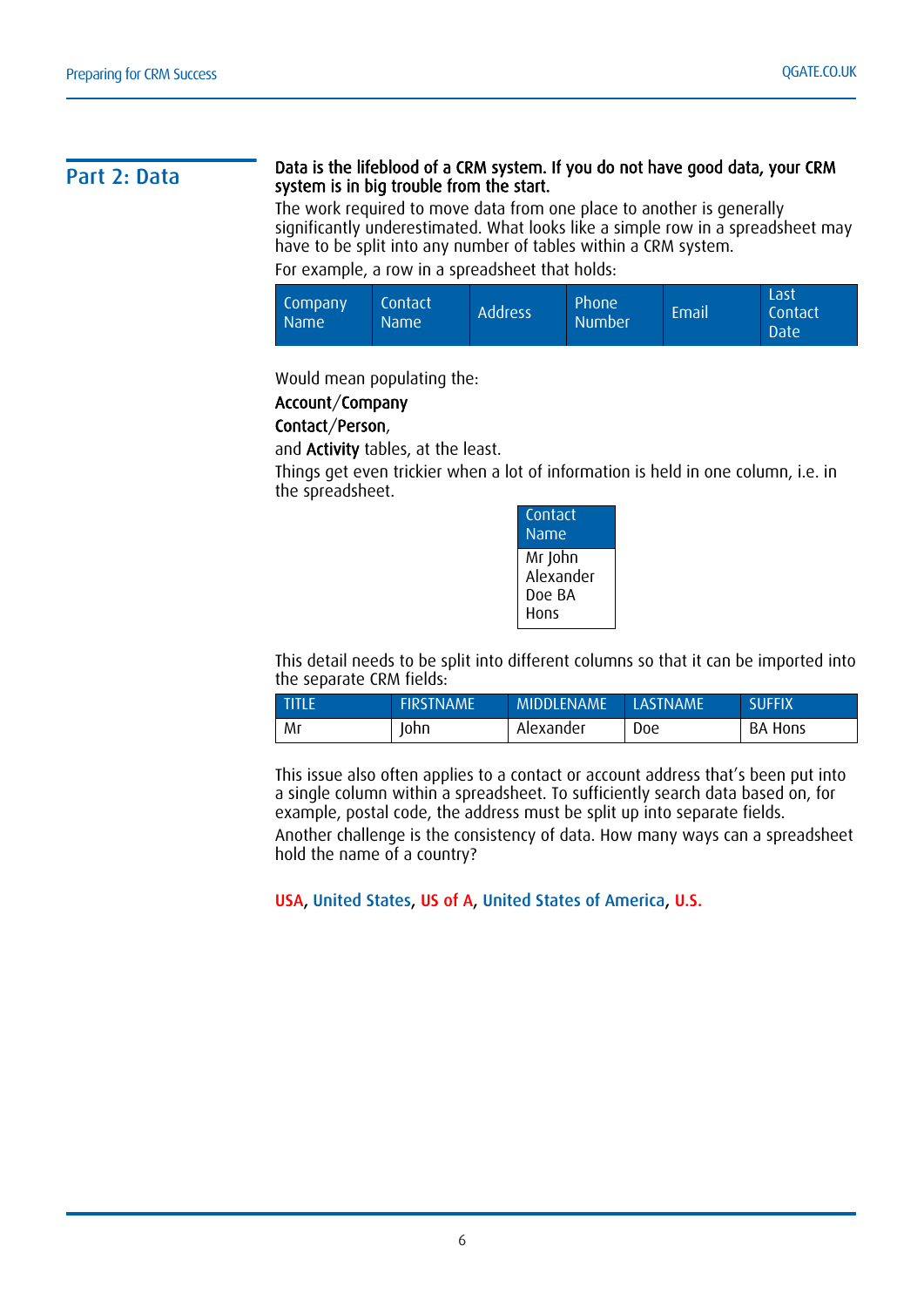Multiply the work above by the number of sources of data, each likely to have its own format, with additional data associated to it and all this impacts the time and cost of data import. Review the value of the data you'll be moving across. Your process maps should go some way to helping you prioritise what you need. Next, there's activity history. This includes historic/pending emails, phone calls, meetings, and attachments. If this is a migration from a previous CRM system then the format of how this data is held is likely to be very different and have its own set of challenges, such as the referential links between Accounts/Companies and their associated Contacts/People, etc.

When moving from one system to another there are often data "holes". Your new system expects to have certain fields populated but the source system does not have that data. So, you must decide how to create that missing data.

A common statement at this point is, "It's OK, the data is in SQL/Server", or similar database format. However, with respect to this topic, SQL/Server is simply a more complex version of Excel. You still must consider all the points above. The good news is it's not all doom and gloom. There are several very good data migration utilities out there to help in the data migration process. Some offer out-of-the-box migration templates that can hook up the source data and move it to your shiny new CRM system. As always, weigh up what suits your timescales and budget. As most systems offer some level of customisation and some organisations have possibly misused (never!) the source system, these templates should be reviewed before you hit the button to ensure that you will get the result you expect.

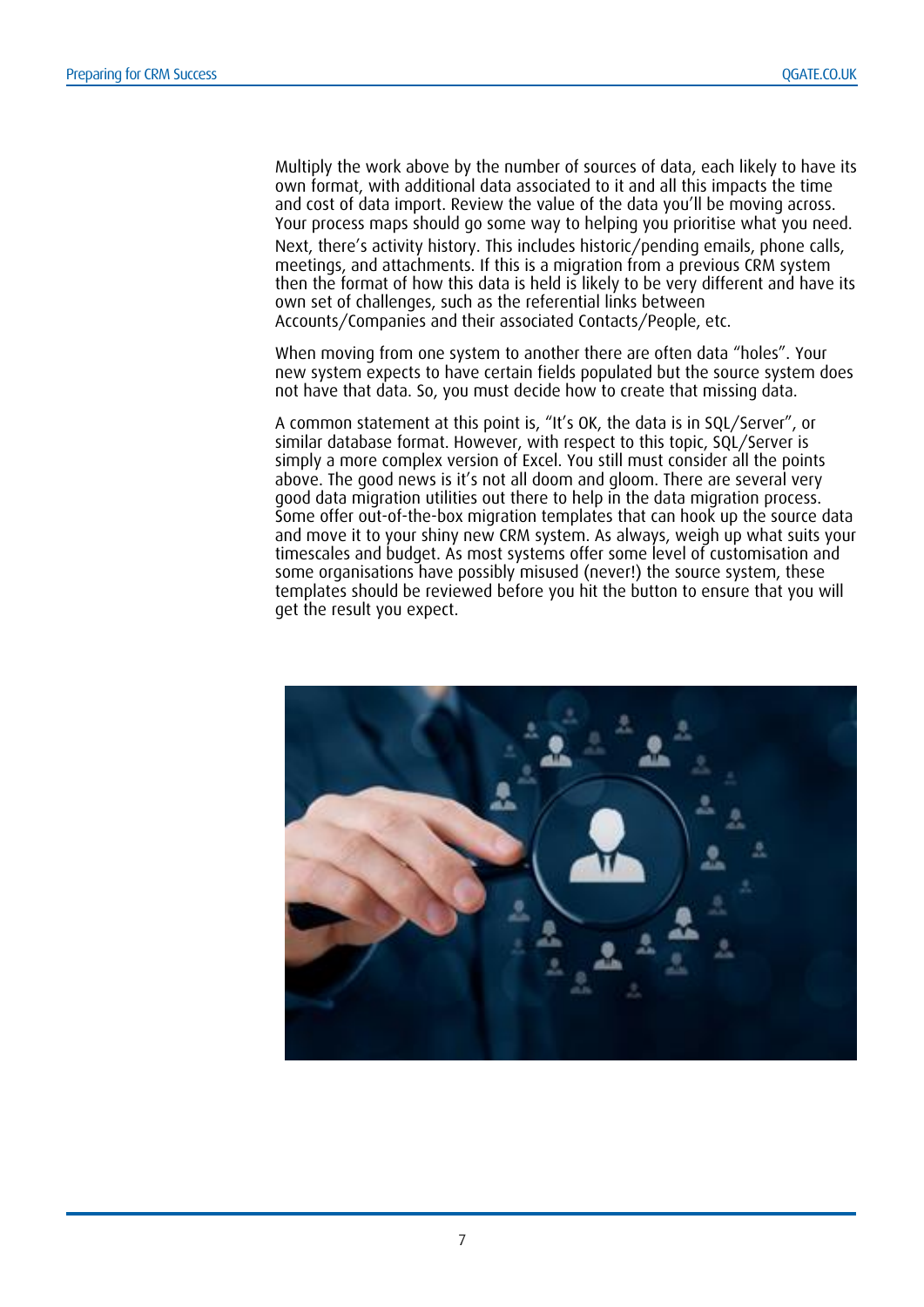#### **Part 3: Outputs** Starting with your dream end result in mind is a good way of thinking when<br>Part 3: Outputs separately were processed a good shock and balance on both the processes considering your processes. A good check and balance on both the processes and the data considerations is a list of required outputs.

When preparing for CRM, the Five key outputs to consider are:

- 1. What primary Metrics you are aiming to measure (keep these limited to five max.)
- 2. What Dashboards you'll need to display the data
- 3. What Documents you'll need to produce
- 4. What Reports you'll need to generate
- 5. What specific Lists of information will help your business function; e.g. the Contact lists that contain the information required to support your marketing activities

You do not, and should not, get into huge detail at this stage. It is almost impossible to define in detail every report, dashboard, or any of the other items mentioned here.

Realistically the details will work themselves out as you go live and thereafter. However, having some consideration of the sort of output you need will help to assess if your processes capture the data required to support the above.

We recommend that every system should be implemented with the aim of providing a couple of key metrics as part of the overall project objectives, i.e. Leads per Month, Opportunities closed, Cases resolved.

You should use these at a high level to assess business performance, and to some extent, your CRM's ROI.

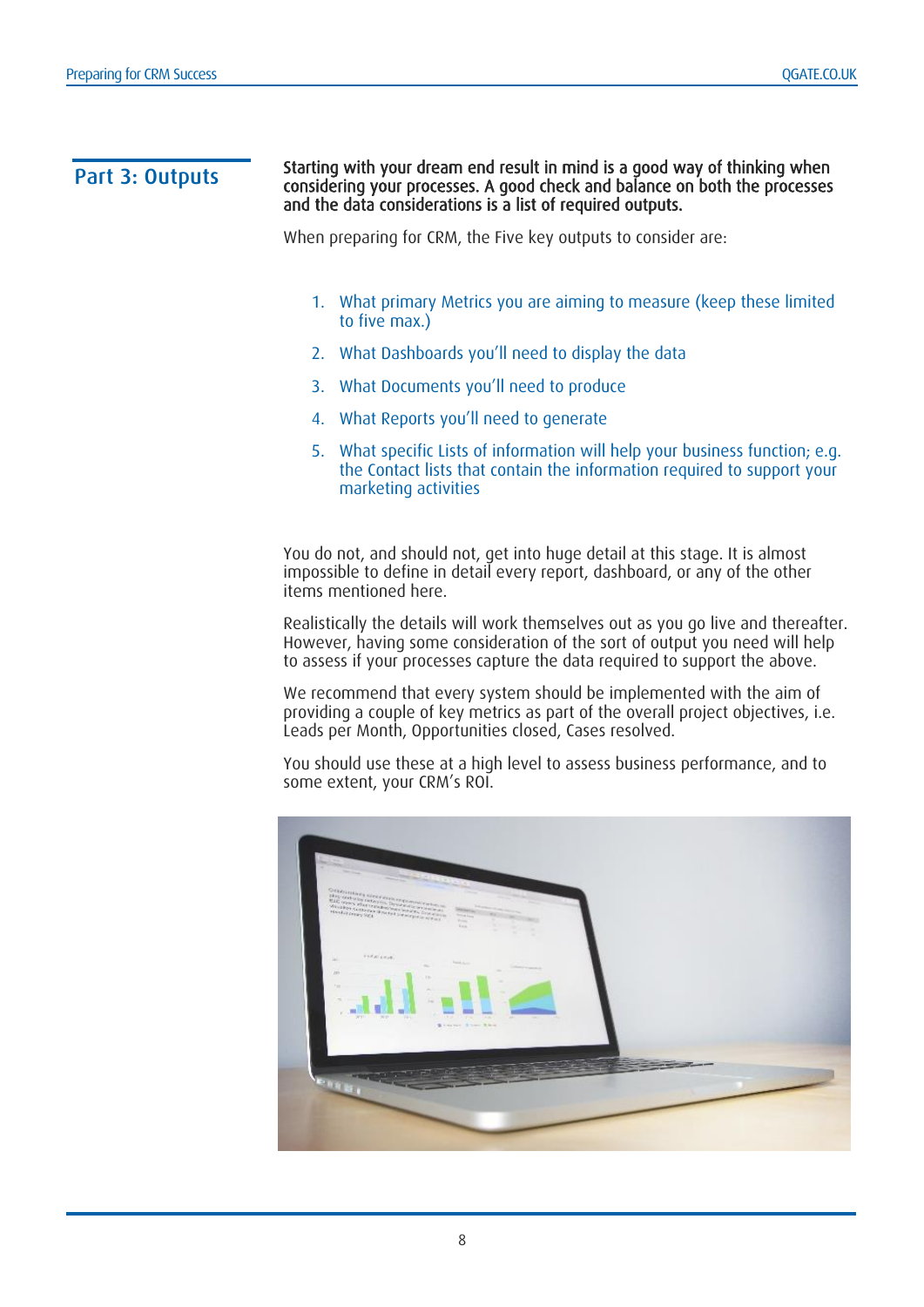**Part 4: Priorities** Microsoft Dynamics 365 is one of the most customisable products of its kind on the market. This is both a gift and a curse. As you run through your processes you'll find brilliant new ways of working faster and smarter. Fantastic – but this can start to increase the scope of your project. This is great if you have a huge budget and/or unlimited time and resource. But, the reality check is that it will take time and money to implement, and you will have a finite budget/resource/timeframe.

### You need to Prioritise!

Your agreed project Goals and Objectives, will go some way to helping you do this but having a longer-term view is always useful, so don't throw that away. Having something to aim for means that you can take more appropriate immediate term decisions that should form a strong foundation for a system. Realistically you will not have the time or budget to deliver everything at once. Planning each stage/phase of your implementation helps you manage expectations (and budget) while still getting valuable input from across the business.

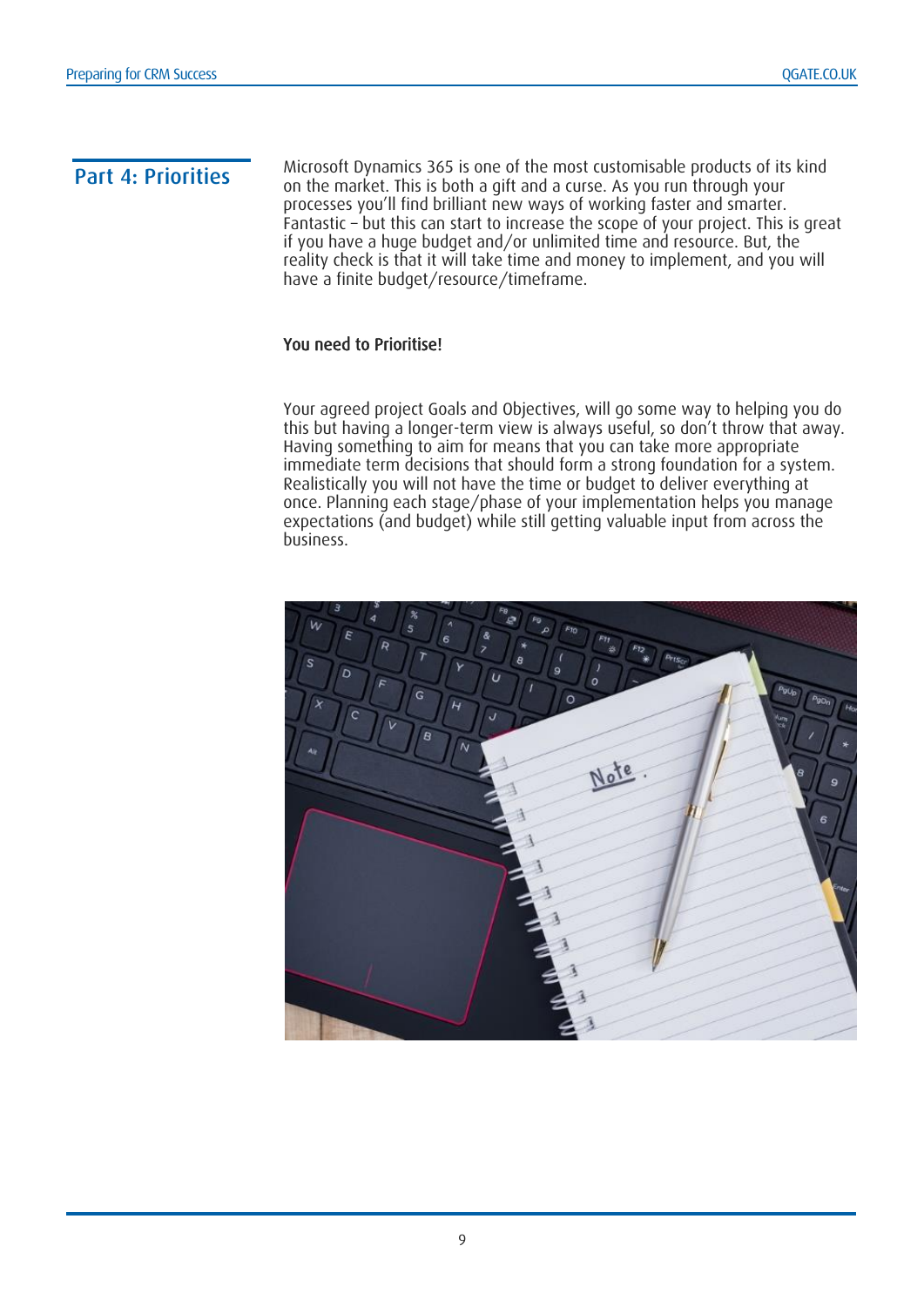The advantages of implementing a simpler initial system:

- Offers users time to acclimatise to a new way of working, thus aiding user adoption
- Allows you to focus on getting those basics right, including the right data
- Allows you to better define subsequent phases based on practical experience of the foundation you started with
- Provides a quicker ROI on a smaller investment FDs like this!

Here are a few tips to consider when Preparing for initial phase:

- Identify the primary/critical processes you must support
- Identify what standard CRM functions you can benefit from immediately
- Determine what automation you can do without manual processing is good to prove a new process with minimal investment
- Establish what integrations you must have Outlook is common and out-of-the-box in most cases

These tips will help you deliver a Minimum Viable Product (MVP) with the least investment you need to make to get a worthwhile return.

Phase two or three need not be that far behind phase one but focusing on the MVP is a great way to ensure the core system is as simple and strong foundation as possible and will serve your business well going forward.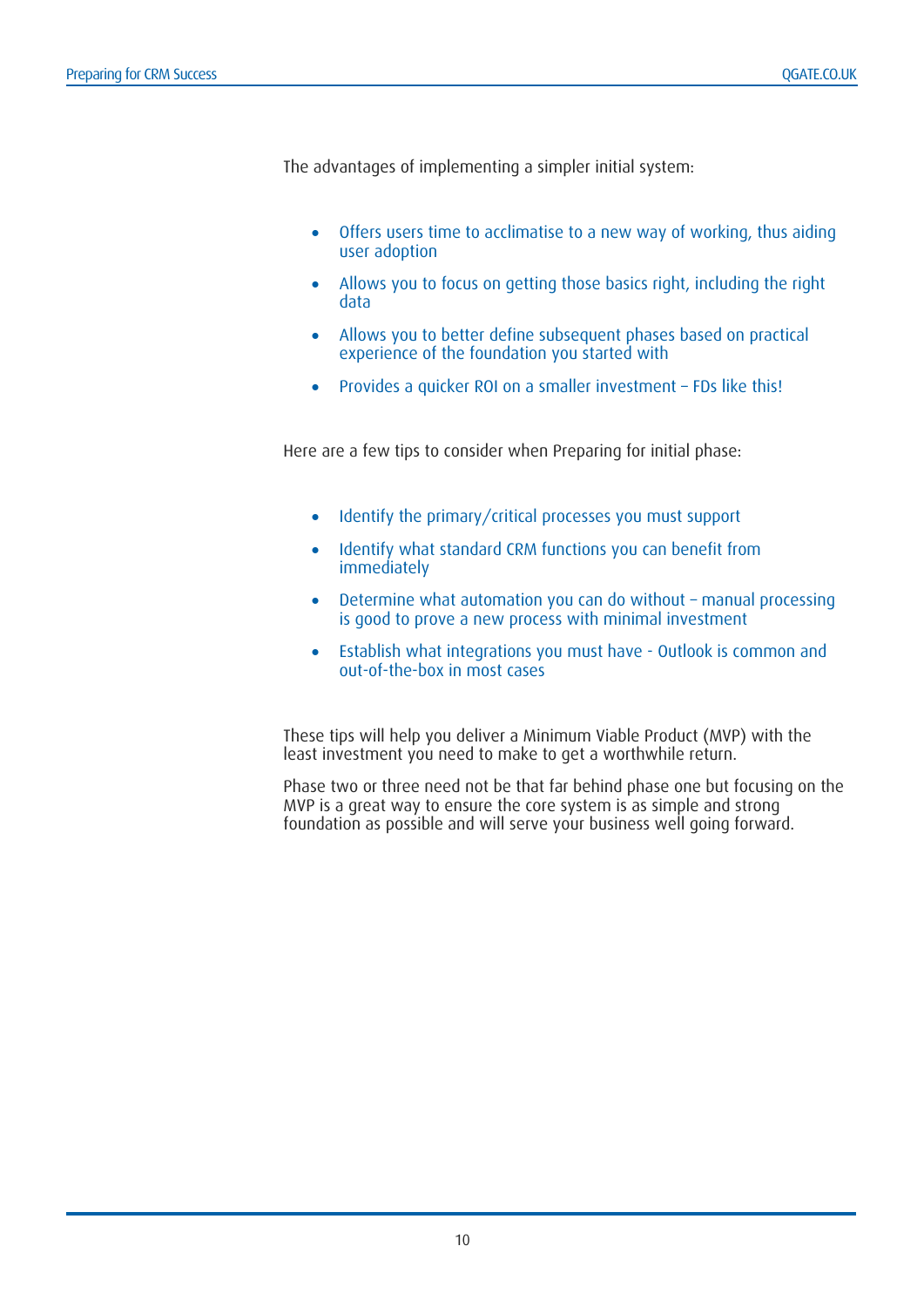# Part 5: **Requirements**

Now you know what you want to achieve (and the processes/data required to do so) you're in a great position to draft your Requirements.

Depending on your planned approach to procuring a system and potentially selecting a partner or putting a team together to implement, ensure you share the information and background created from:

- 1. Your Project Objectives; Goals
- 2. Process mapping
- 3. Looking at the data required
- 4. Deciding the Outputs you require
- 5. Assessing your priorities

Sharing the thinking behind your requirements really helps whoever is to implement the system to assess how best to design a solution for you. They should be asking a lot of "why" questions, and the background will help to provide some answers.

Set up meetings so that all parties can further clarify elements or discuss options before a final proposal. This helps both parties work towards a functionally satisfactory and cost acceptable solution more effectively.

Even if you have good technical knowledge of your intended solution, try not to make too many product-specific requirements.

Technology moves at such a pace that there's always new, sometimes more cost/time effective ways of achieving your goals. Work with your partner/ implementation team to decide the best way forward for your business now and in the near future. Being too prescriptive can lead to a less than optimal system.